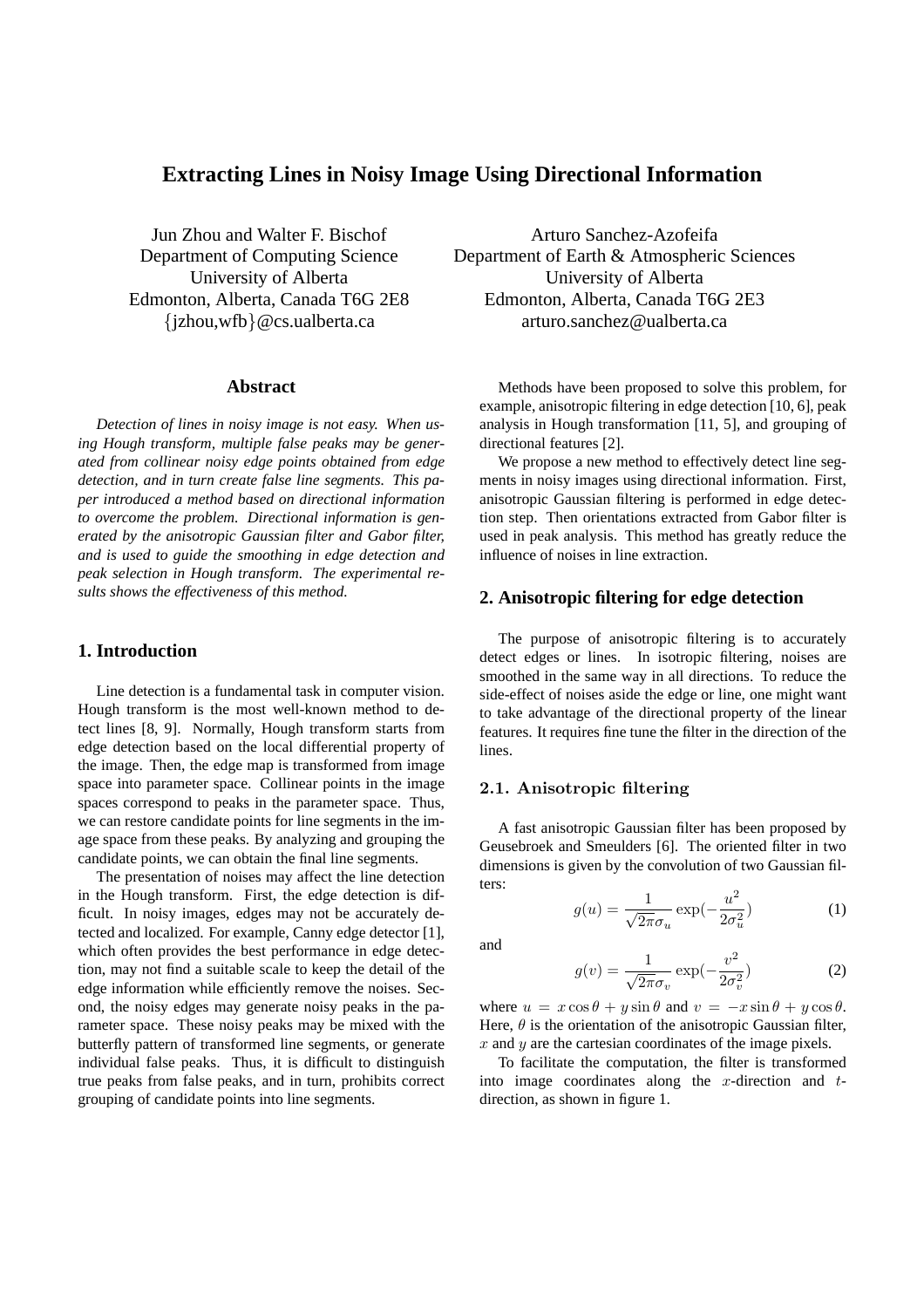

**Figure 1. Anisotropic Gaussian filter.**

The transformed filters are:

$$
g(x) = \frac{1}{\sqrt{2\pi}\sigma_x} \exp(-\frac{x^2}{2\sigma_x^2})
$$
 (3)

and

$$
g(t) = \frac{1}{\sqrt{2\pi}\sigma_t} \exp(-\frac{t^2}{2\sigma_t^2})
$$
 (4)

where  $t = x \cos \phi + y \sin \phi$ . The relationship between  $\sigma_x$ ,  $\sigma_{\phi}$  and  $\sigma_{u}, \sigma_{v}, \theta$  is:

$$
\sigma_x = \frac{\sigma_u \sigma_v}{\sqrt{\sigma_v^2 \cos^2 \theta + \sigma_u^2 \sin^2 \theta}} \tag{5}
$$

$$
\sigma_{\phi} = \frac{1}{\sin \phi} \sqrt{\sigma_v^2 \cos^2 \theta + \sigma_u^2 \sin^2 \theta}
$$
 (6)

$$
\tan \phi = \frac{\sigma_v^2 \cos^2 \theta + \sigma_u^2 \sin^2 \theta}{(\sigma_u^2 - \sigma_v^2) \cos \theta \sin \theta} \tag{7}
$$

In this way, a 2-D anisotropic Gaussian filter can be implemented by convolving two 1-D Gaussians in the  $x$ direction and  $\phi$ -direction.

## 2.2. Anisotropic edge detection

The edge detection is performed by Canny edge detector to generate a binary edge map. However, in the Gaussian smoothing step, the traditional isotropic smoothing is replaced by anisotropic smoothing introduced above. To choose the angle in smoothing each pixel, the original image is filtered at 16 orientations. The filtered image takes the maximum response for each pixel over all filters.

## **3. Line detection using Hough transform**

Hough transform is performed on the edge map to transform the  $x - y$  coordinates of edge points into  $\rho - \theta$  space. We used the normal parameterization proposed by Duda and Hart [4] that a line in an image is given by:

$$
\rho = x \cos \theta + y \sin \theta \tag{8}
$$

where  $\rho$  is the distance of the line to the origin, and  $\theta$  is the angle between the normal of the line and the x−axis, and  $(x, y)$  are any point on the line.

In the implementation of the Hough transform, the  $\rho - \theta$ space is normally quantized into cells. Assume that a line is mapped to a peak at point  $(\rho_0, \theta_0)$ , the collinear points on the line generate a pattern in the parameter space, and is often mentioned as a *butterfly* [11]. The analysis on the butterfly is supposed to be restricted in a small neighborhood window  $(-w_{\rho}/2, w_{\rho}/2) \times (-w_{\theta}/2, w_{\theta}/2)$  around the peak  $(\rho_0, \theta_0)$ . The peaks in the neighborhood window can be grouped and removed in sequential peak selection [12].

One problem of this peak selection and grouping strategy is that noisy edge points may generate noisy peaks in the parameter space. One example is shown in figure 2 and 3. Figure 3(b) shows the top 20 lines generated from Hough transform peaks (figure  $3(a)$ ). Due to the noisy edge points from edge detection (in figure 2(b)), most extracted line are false positive result. Although we can increase the scale of the Gaussian filter to further eliminate the noises in the edge detection, it usually can not remove them completely, and as a side-effect, may also remove correct line points. The noisy peaks can not be excluded without further analysis in the peak selection.

## **4. Peak selection based on directional information**

#### 4.1. Estimate local orientation

By analyzing figure 2(b), we find out that the orientation of the line segment is helpful in peak selection. This is based on the fact that in peaks mapped from lines, the collinear edge points that contribute to the peaks tend to have the same local orientation, while the noisy edge points don't. Also, most of the line segments have parallel edges and similar width, which can be considered as parallel ridges and valleys with similar frequency. Thus, we can remove the noisy edges by tuning a bandpass filter to the appropriate frequency and orientation.

Gabor filter is such a bandpass filter [3]. A 2-D Gabor filter is a Gaussian envelope modulated by a complex sinusoidal carrier, and can be defined as:

$$
g(x, y) = h(x, y)s(x, y)
$$
\n(9)

where  $h(x, y)$  is a Gaussian envelope:

$$
h(x,y) = \exp(-\left(\frac{(x-x_0)^2}{2\sigma_x^2} + \frac{(y-y_0)^2}{2\sigma_y^2}\right))
$$
 (10)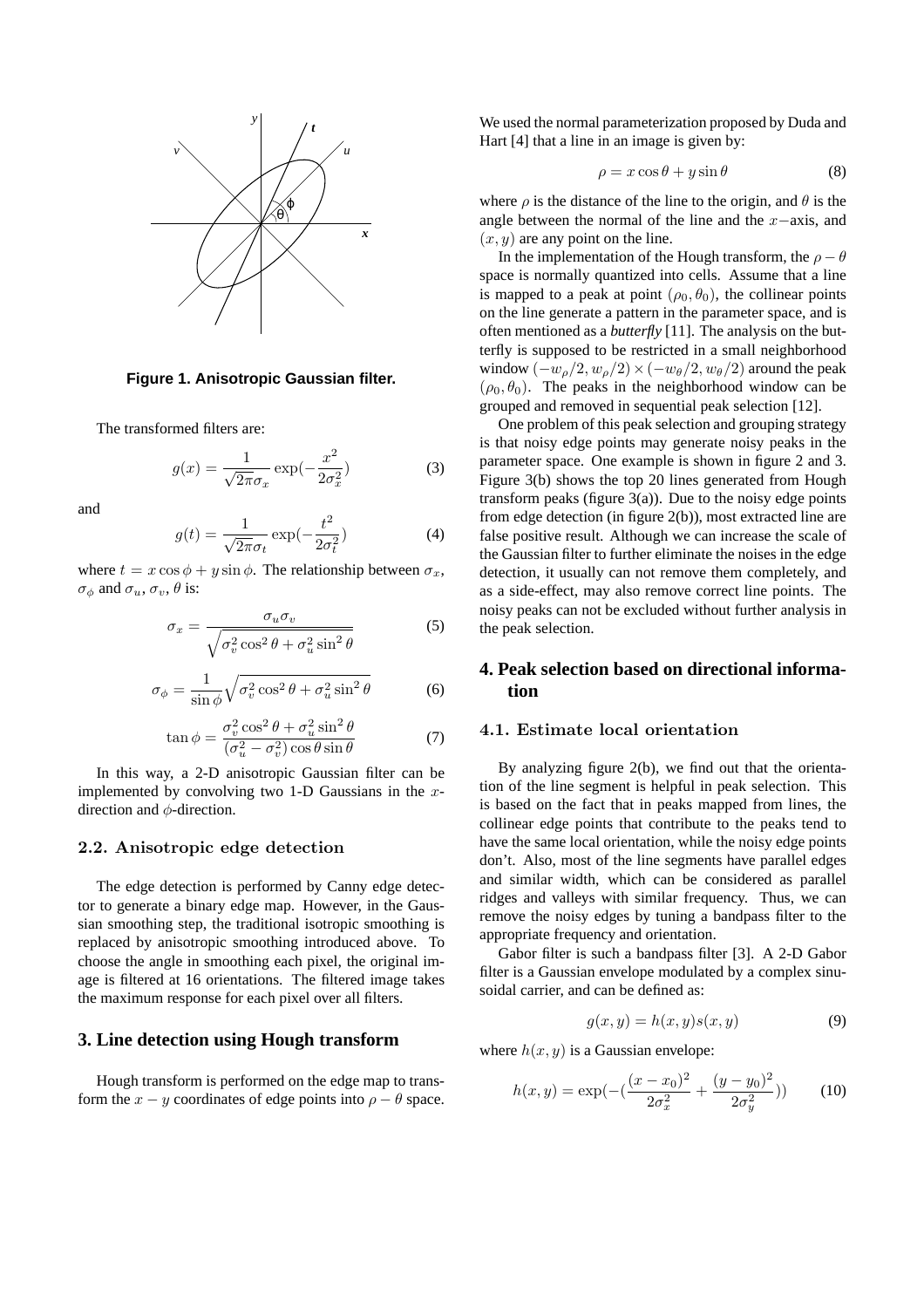

**Figure 2. Anisotropic Gaussian filtering, edge detection and orientation map. (a) Original image, (b) anisotropic edge detection, (c) isotropic edge detection, (d) orientation map from Gabor filtering.**

and  $s(x, y)$  is a sinusoidal carrier:

$$
s(x, y) = \exp(-2\pi i (u_0(x - x_0) + v_0(y - y_0))) \quad (11)
$$

Here,  $(x_0, y_0)$  is the peak of the function,  $(u_0, v_0)$  defines the spatial frequency of the sinusoidal carrier, and  $(\sigma_x, \sigma_y)$ defines the scale of the Gaussian envelope along the  $x$ -axis and  $y$ -axis respectively.

Based on the above definition, an even-symmetric Gabor filter is given by [7]:

$$
g_t(x,y) = \exp(-\left(\frac{x^2}{2\sigma_x^2} + \frac{y^2}{2\sigma_y^2}\right))\cos(\frac{2\pi x}{t})\tag{12}
$$

where  $t$  defines the wavelength of the Gabor filter.

As in Section 2.1 defining the oriented filter, we may change the orientation of Gabor filter to angle  $\theta$ , so that

$$
g_{t,\theta}(x,y) = g_t(x',y')\tag{13}
$$

where  $x' = x \cos \theta + y \sin \theta$  and  $y' = -x \sin \theta + y \cos \theta$ .

To implement this even-symmetric Gabor filter, we need to determine parameter t,  $\sigma_x$ ,  $\sigma_y$ , and  $\theta$ . t is a parameter related to the frequency of the edges, and is set to 5 empirically.  $\sigma_x$ ,  $\sigma_y$  are both set to 3. To determine the local orientation, we set  $\theta$  to 16 directions between  $[0, pi)$ , uniformly



**Figure 3. Hough transform. (a) Result of Hough transform on figure 2(b). The white squares are the top 20 peaks. (b) Restored line segments correspond to the top 20 peaks.**

distributed. The edge map was filtered iteratively on these directions. The final filtered image takes the maximum response for each pixel over all directions. An example of the orientation map of Figure 2(a) extracted is shown in Figure 2(d). The orientations are displayed in different greylevels. After the filtering, most of the linear features in the image are preserved.

#### 4.2. Peak selection and line grouping

The peak selection is a classification procedure by a decision tree. Each node in the decision tree classifies the lines mapped from a peak in the parameter space on certain feature. These features include the direction of edge points, the distances between edge points, the length of each line segment, and the average length of the line segments in a line.

The classification goes through the following steps. First, the peaks in the parameter space are ranked according to their intensity. The highest peak is selected and collinear edge points contribute to the peak are restored through inverse Hough transform. The average deviation of the directions at these points to the directions of corresponding points in the orientation map is calculated. If the deviation is larger than threshold  $t_1$ , the peak, along with peaks in the neighborhood window are removed from the parameter space. This steps enables the peak suppression and removal of most line segments composed of noisy edge points. The second step is the point grouping. When the orientation condition is satisfied, points closer than threshold  $t2$  in distance are grouped together to form line segments. The third steps exclude short noisy line segments. If the line segment is shorter than threshold  $t3$ , the line segment is removed. Finally, the average length of the line segment in a line is calculated. If it is smaller than threshold  $t<sub>4</sub>$ , the line is re-